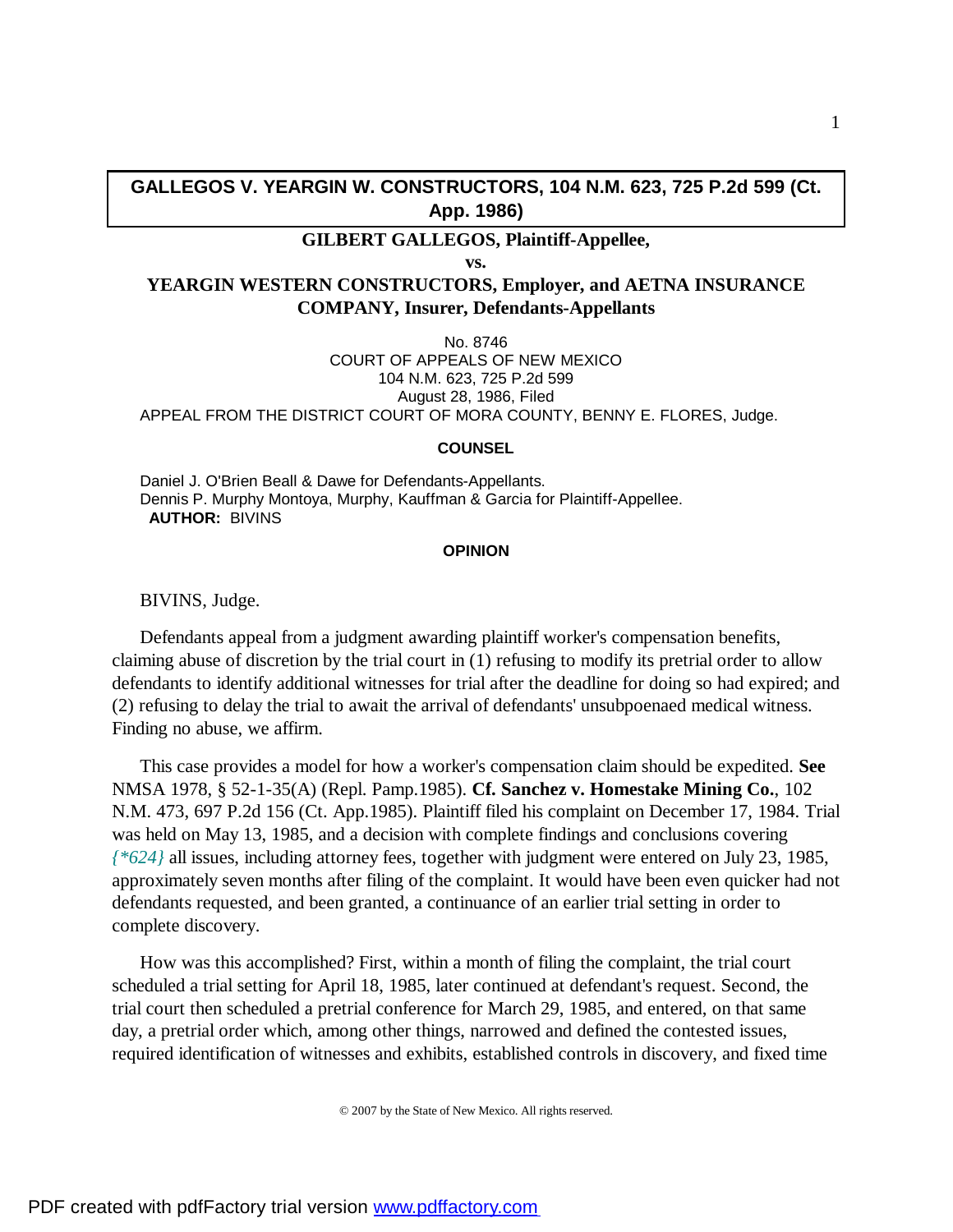limits to assure no delays. Finally, the trial court held the parties' feet to the fire in carrying out the pretrial order.

Defendants claim that as a result of the trial court's unwillingness to relax the time constraints they have been burned. We hold they have only been singed.

### **1. Refusal to Modify the Pretrial Order**

The pretrial order provided that "[a]ll witnesses shall be divulged to opposing counsel in writing no later than April 18, 1985." Plaintiff listed his witnesses in the pretrial order, but defendants identified no witnesses, indicating only that they may call plaintiff or any of his listed witnesses. On April 18, the deadline for disclosing additional trial witnesses, plaintiff's counsel received a letter for defense counsel identifying as possible witnesses Drs. Rachelson and Thal, an unnamed doctor in Las Vegas, and "[a] representative of Yeargin Western Constructors whose name is yet to be ascertained." Plaintiff's attorney immediately responded by letter advising that the general description of the Las Vegas doctor and the employer's representative did not comply with the pretrial order and that he would be obliged to object at trial to any surprise witnesses. Defense counsel advised by letter dated and received on April 25, that he planned to call, as the employer's representative, either Dane J. Jay or Bob Higgins. The letter also identified Dr. Lopez as the Las Vegas doctor. In addition, defendants named, for the first time, Steve Scharfstein as representative for the insurance carrier. Without disclosing what each of those witnesses would testify to, the letter simply states that "[t]he above witnesses and their roles in this case should be known by you and/or your client." Defendants filed a motion on May 2 to modify the pretrial order to allow them to call the additional witnesses. Following a telephone conference on May 7, the trial court entered its order denying the motion. The order recites the pretrial order, its time constraints for disclosure of witnesses, the fact that one continuance had been granted defendants, and found that plaintiff would be prejudiced should defendants be allowed to call witnesses at trial who had not been disclosed as ordered due to plaintiff's inability to prepare to meet the testimony of the undisclosed witnesses.

NMSA 1978, Civ.P. Rule 16 (Repl. Pamp.1980) provides that a pretrial order, when entered, controls the subsequent course of the action, "unless modified at the trial to prevent manifest injustice." Amendment or modification is discretionary with the trial court. **State ex rel. State Highway Department v. Branchau**, 90 N.M. 496, 565 P.2d 1013 (1977); **Herrera v. Springer Corp.**, 89 N.M. 45, 546 P.2d 1202 (Ct. App.1976). The appellate issue is whether the trial court abused its discretion. **Id**.

A number of the cases discussing this issue involve situations where the witness was apparently disclosed for the first time at trial. **See, e.g., El Paso Electric Co. v. Pinkerton**, 96 N.M. 473, 632 P.2d 350 (1981); **Branchau; Wirth v. Commercial Resources, Inc.**, 96 N.M. 340, 630 P.2d 292 (Ct. App.1981). In those cases, with the exception of **Branchau**, the appellate courts had little difficulty in upholding the ruling of the trial court. Where disclosure *{\*625}* is made after the deadline, but in advance of trial, the results have been more varied.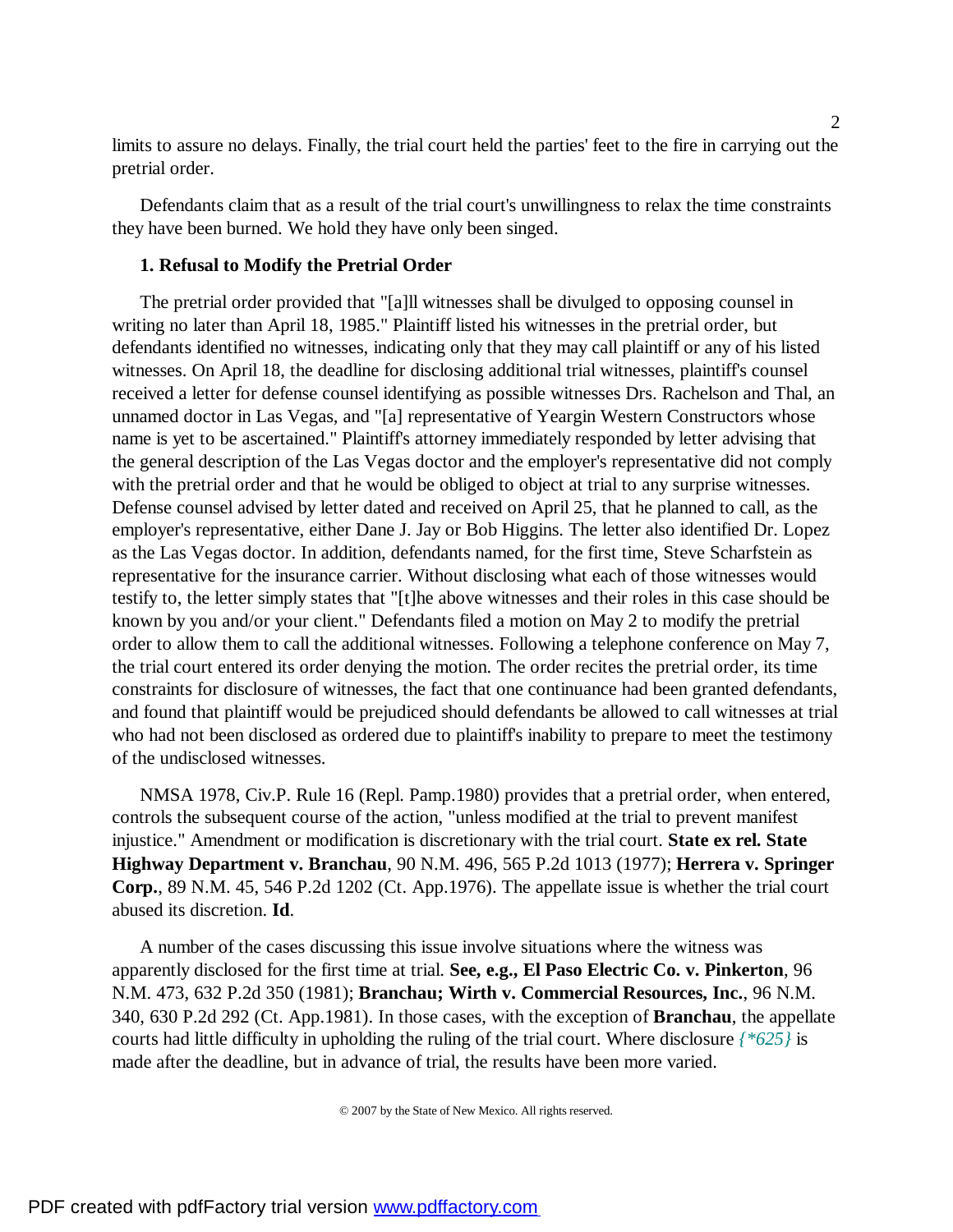In **Tobeck v. United Nuclear-Homestake Partners**, 85 N.M. 431, 512 P.2d 1267 (Ct. App.1973), this court upheld the trial court's ruling allowing defendant to call an expert identified after the deadline but seventeen days before trial. The court stated that neither the theory of the case nor the issues developed (presumably through the expert) was affected by the modification of the pretrial order.

In **Herrera v. Springer Corp.**, (Hendley, J., concurring in part and dissenting in part), this court affirmed the trial court's refusal to permit a party to call an expert, identified four or five days before trial but beyond the deadline in the pretrial order, reasoning that the trial court "may have been influenced by the obvious prejudice to WABCO in being presented with new evidence and a new expert in the middle of trial." **Id**. 89 N.M. at 49, 546 P.2d at 1206. The court in **Herrera** distinguished **Tobeck** on this basis and also the amount of time in which notice of the witness was given before trial. Judge Hendley dissented in **Herrera** on this issue. **See also Martinez v. Rio Rancho Estates, Inc.**, 93 N.M. 187, 598 P.2d 649 (Ct. App.1979), where the court upheld the trial court's refusal to permit expert disclosed a few days before trial because of surprise.

In the case before us, after plaintiff's counsel put defendants on notice that objection would be made to the unidentified witnesses, defendants, for the first time, named two possible alternative witnesses to testify as representatives of the employer and one for the insurance carrier. No attempt was made to reveal the nature of what these witnesses would testify about at trial; only that "their roles in this case should be known by you and/or your client." That communication occurred on April 25, three weeks before trial. Instead of revealing the substance of the testimony expected to be presented by these witnesses and making them available for deposition (the discovery time expired on April 30), defendants, instead, filed a motion to modify on May 2. In that motion, defendants, for the first time, indicated the substance of the evidence to be presented through the witnesses. It states that "Steve Scharfstein, on behalf of Aetna and Yeargin, communicated to the Plaintiff and his attorney, David Garcia, that light duty work was available at Yeargin." The motion does not reveal what either Mr. Jay or Mr. Higgins would testify about at trial. The time for completing discovery had already expired by this time. The trial court indicated during the telephone conference on May 7 that one week was not sufficient time for plaintiff to meet this testimony.

Under these circumstances, we believe the trial court was justified in refusing to allow modification of the pretrial order to allow defendants to call the witnesses. It is not up to the party resisting the motion to seek discovery in order to fully develop and counter what the proponent hopes to prove. That party, when it becomes aware of the need for unnamed witnesses, should fully identify the witness or witnesses, provide the substance of what he or they will testify to, and then make him or them available for deposition without notice. That was not done here. Moreover, the trial court had already delayed the trial of this case once so defendants could adequately prepare. We find no abuse of discretion.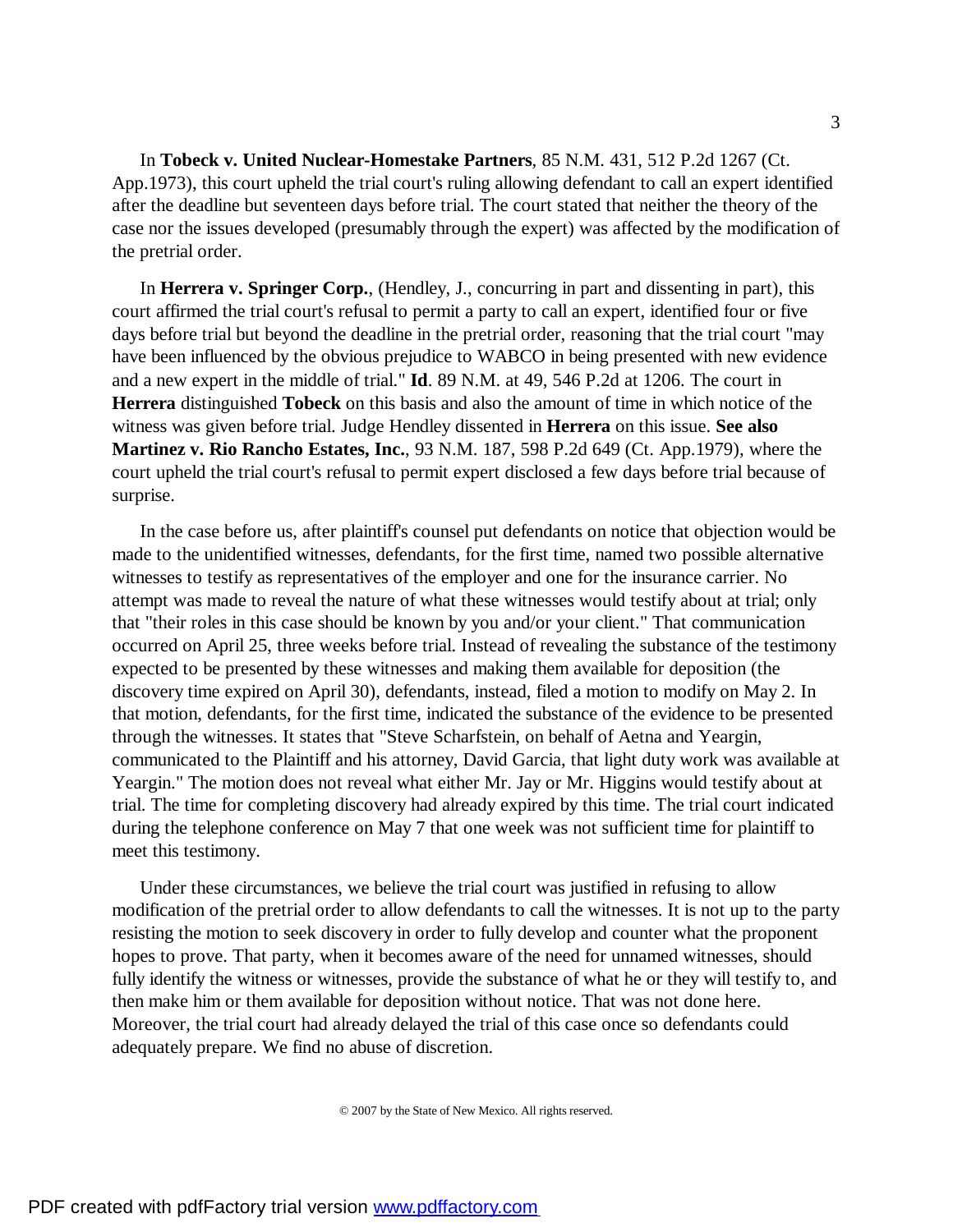#### **2. Continuance**

Plaintiff completed presentation of his case at approximately 3:00 p.m. the day of trial. Defense counsel announced that the only live witness he planned to offer was Dr. Thal and that he would arrive at approximately 4:45 p.m. After a recess, plaintiff objected to any further delay, which objection the trial court sustained. Since defendants did request the trial court to await the arrival of Dr. Thal, the matter appears to have been treated as a request for a short continuance, and we will analyze it as such on appeal. The denial of a continuance is reviewed on an abuse of discretion standard. **State v. Tovar**, 98 N.M. 655, 651 P.2d 1299 (1982).

*{\*626}* After defense counsel advised the trial court that Dr. Thal's arrival would be delayed, the following exchange took place:

Mr. O'Brien: Our process server did not serve him, we sent out the subpoenas and then he came back Friday afternoon and said, apparently he got mixed up with my secretary and got the message that he wasn't supposed to serve him, and, at any rate, so that's the situation.

Judge Flores: I hate to deny the defendant his right to have witnesses, but I can't run the courts waiting for people to come in at their convenience. Now I can understand Mr. O'Brien's subpoenaing a witness and the witness not showing, I don't mind delaying a trial, and hold the witnesses in contempt or having them appear before me \* \* \*. But if there has been no subpoena for the man and no good faith effort to try and get him up here before the court  $**$ .

We note that defendants had not subpoenaed Dr. Thal so as to assure his attendance. **See** NMSA 1978, Civ.P.R. 45 (Repl. Pamp.1980). A party has an obligation to subpoena a witness if he wants to assure his presence. **See State v. Melton**, 90 N.M. 188, 561 P.2d 461 (1977).

A similar situation arose in **Napolitano v. Compania Sud Americana De Vapores**, 421 F.2d 382 (2nd Cir.1970), where the trial court refused to recess from 12:20 p.m. to 2:00 p.m. in order that a defense medical witness could testify. While noting that it would have ruled differently had it been the trial judge, the appeals court refused to find abuse of discretion and upheld the ruling, although it noted that it "may find it necessary to consider such a pattern of conduct as detrimental to the administration of justice" should it continue. **Id**. at 385. The trial judge's zeal to move his calendar has precipitated other appeals.

Considering the facts that defendants had not subpoenaed Dr. Thal and had not proffered his testimony by way of deposition, we are unable to say the trial court abused its discretion in refusing to grant a continuance. The situation here is less onerous than in **Napolitano** where the delay would have occurred during what was normally the lunch recess.

We affirm. Plaintiff is awarded \$1,500 attorney fees for preserving his award on appeal.

IT IS SO ORDERED.